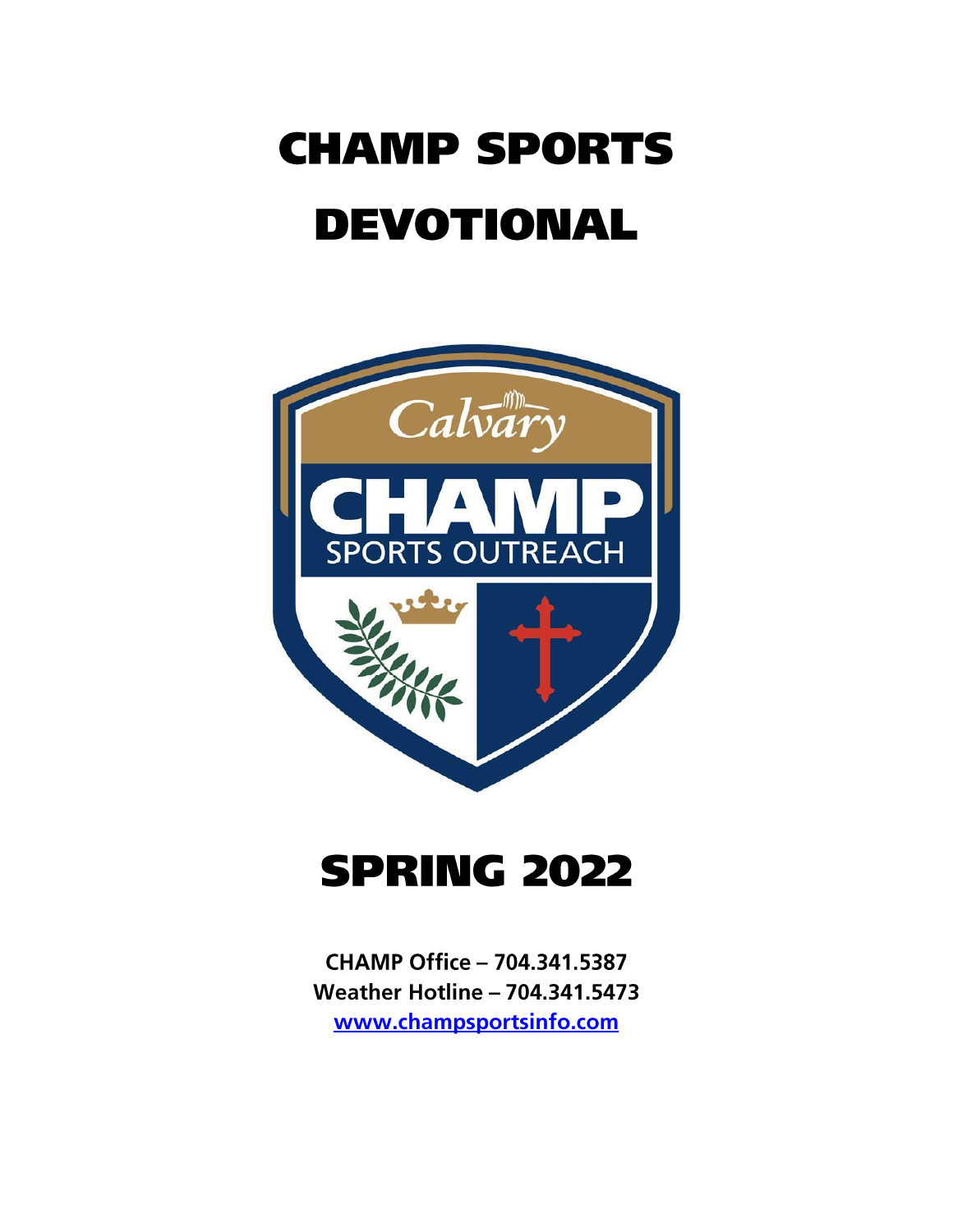## **Welcome to CHAMP Sports!**

### **Season Schedule**

Practices Begin: Week of March 14 **Uniform Distribution: Week of March 14** Game Schedules: Week of March 21 **Opening Day: Saturday, March 26 Spring Break: April 11 - 18 (No practices or games)** Season Ends: Saturday, May 21

> For any questions or concerns, contact the CHAMP office, 704.341.5387 champ@calvarychurch.com

Director: Peter Farynyk, 704.341.5340 Assistant Director: Kelly Lamb, 704.887.3689(o) 704.301.6074(c)

**Weather Hotline: 704.341.5473** Updated Mon-Fri. at 3:00 PM; Sat. at 7:30 AM

Join us weekly for Sunday morning worship at 9:45 AM in person or via livestream.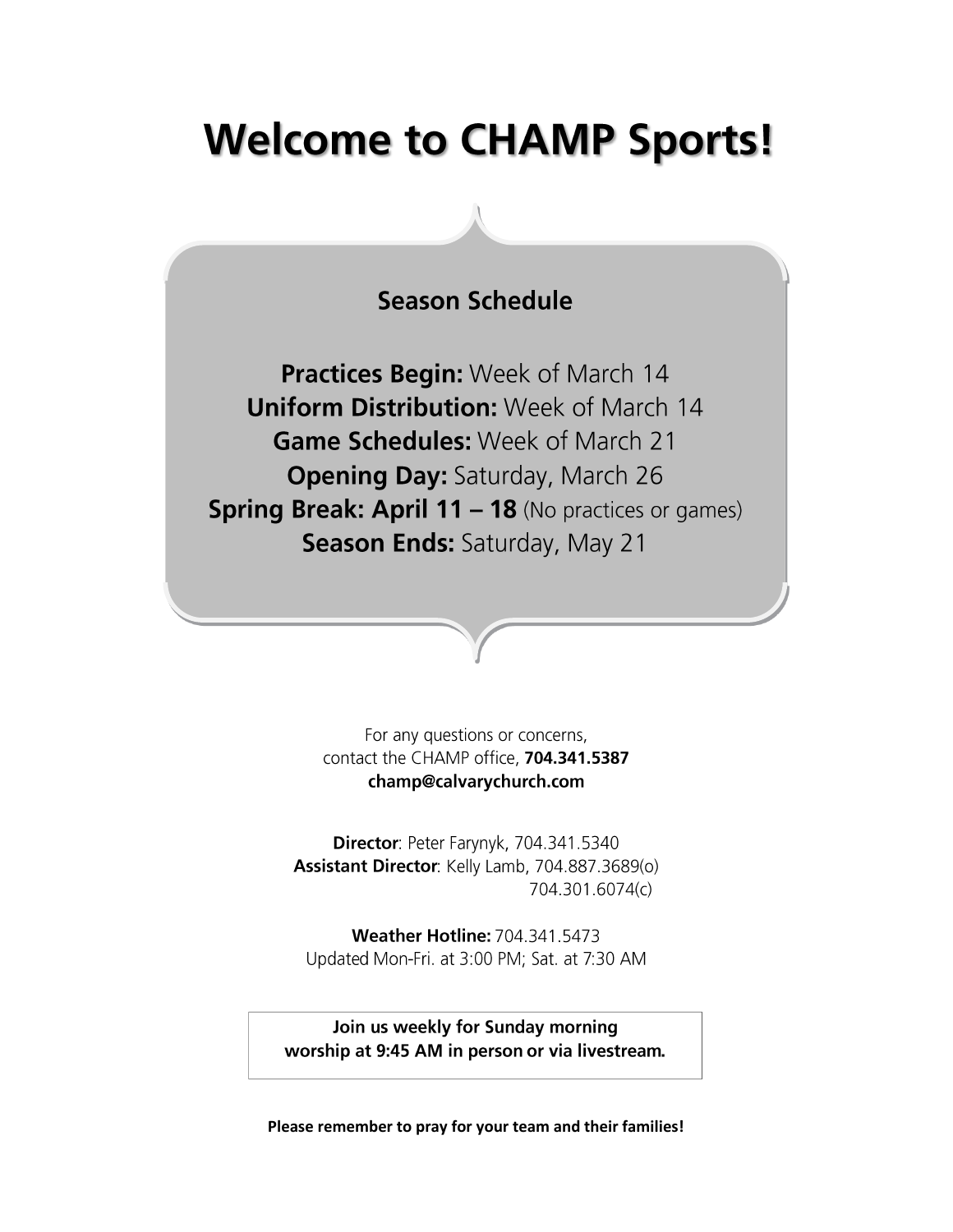### Welcome to CHAMP Sports!

*Week of March 14-18*

Welcome to CHAMP Sports! We are excited that you are here!

This season during devotion time we are going to talk a lot about Jesus. We are going to talk about things that He did in the past, things that He is doing right now, and things that He will do in the future. Jesus is alive! He is seated at the right hand of the throne of the Majesty in heaven, but that doesn't mean He isn't here right now with us. He is!

Jesus promised that when He returned from earth to His Father in heaven, He wouldn't leave us alone. Jesus told His disciples right before He went to die on the cross for our sins, "Yet a little while and the world will see me no more, but you will see me. Because I live, you also will live. In that day you will know that I am in my Father, and you in me, and I in you. Whoever has my commandments and keeps them, he it is who loves me. And he who loves me will be loved by my Father, and I will love him and manifest myself to him." Judas (not Iscariot) said to him, "Lord, how is it that you will manifest yourself to us, and not to the world?" Jesus answered him, "If anyone loves me, he will keep my word, and my Father will love him, and we will come to him and make our home with him" (John 14:19-23).

Jesus wants to live inside of each one of us. He wants to make His home with us. Jesus wants to be the Lord of our lives. He wants to teach us every day and help us grow strong spiritually. Jesus wants us to know Him, and He wants to know us. He wants to be our closest friend.

Knowing Jesus is extremely important. In the Bible, Jesus said, "And this is eternal life, that they know you, the only true God, and Jesus Christ whom you have sent" (John 17:3). The only way that we can have eternal life is by knowing the only true God, and Jesus Christ whom He has sent.

Knowing God is something that we do in the deepest part of ourselves. What is the deepest part of us? It is our spirit. Each person whom God has made has a spirit and a body. It is in our spirits where we know God in the deepest possible way because, "God is spirit, and those who worship him must worship in spirit and truth" (John 4:24). Do you want to know God? If you do, tell God that you want to know Him, and pray and ask Him to help you know Him better.

#### **1 John 5:12**

**Whoever has the Son has life; whoever does not have the Son of God does not have life.**

*Questions: How do we receive the Son of God? Where is Jesus right now?*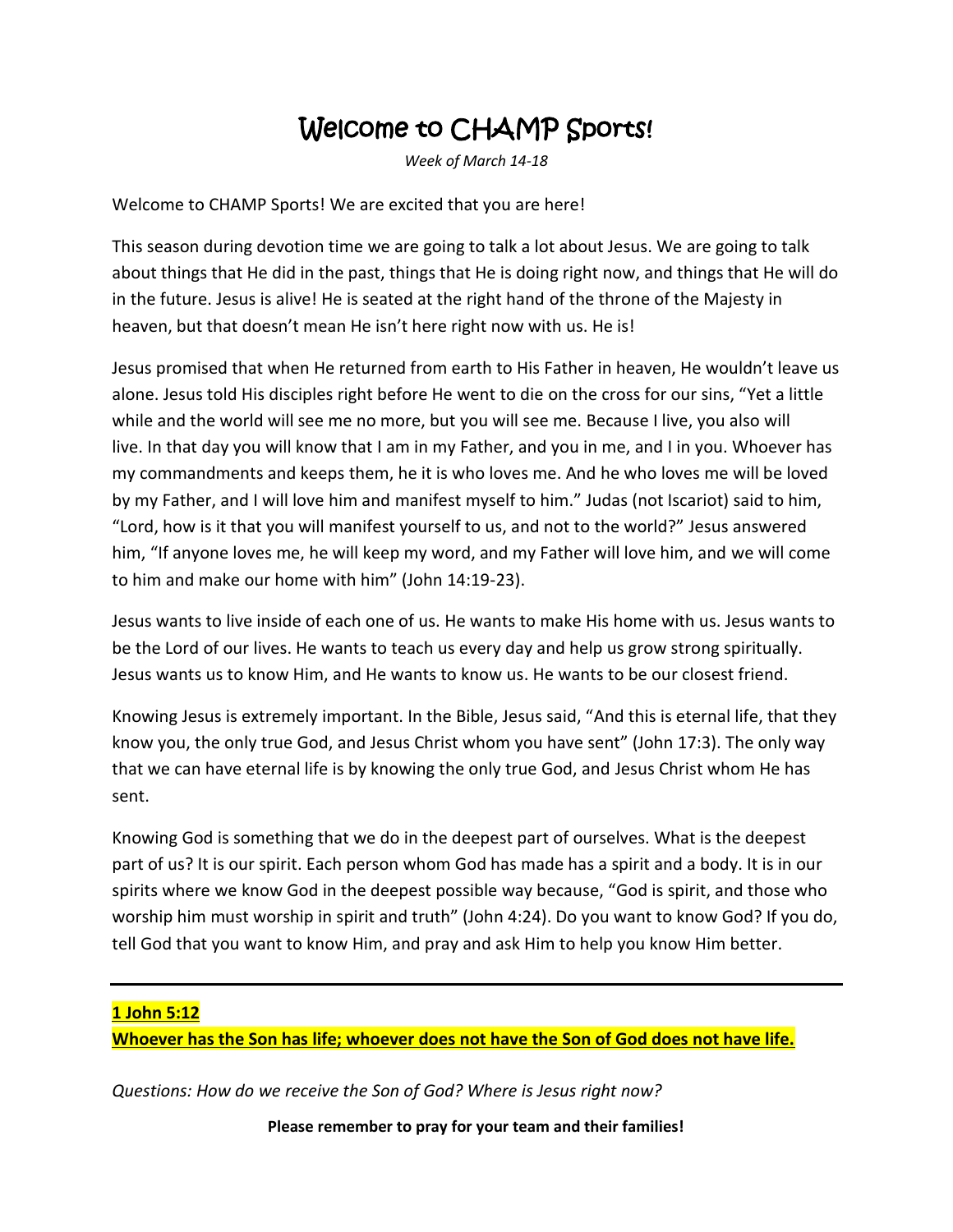### Jesus Preached Righteousness!

*Week of March 21-26*

There is a question that we each have to think about every day. The question is, "What is right?" Sometimes the answer is very clear. Sometimes the answer isn't so clear. So, how can we determine the difference between right and wrong?

Is there anyone who always knows what is right and what is wrong? Yes. God does. God is never confused about what is right and what is wrong. He never has to think hard about it. It is always obvious to Him.

God not only *knows* what is right and wrong; God *decides* what is right and wrong. God is the Judge. God is the *final* Judge. If we want to know what is right and wrong, we must find out what God thinks is right and wrong. How do we do that?

There are a number of things we can do to figure out what God thinks is right and wrong. First, God made each one of us with a conscience. Our consciences have a basic sense of what is right and wrong according to God. God says that He has written His law on each of our hearts (Romans 2:15). However, our natural hearts our deceitful (Jeremiah 17:9), and therefore we can't just trust our hearts.

Who can we trust? God wants us to trust Him. Have you ever leaned on something? If you lean on something, you want that thing to be strong so that you don't fall. God tells us not to lean on ourselves: "Trust in the Lord with all your heart, and do not lean on your own understanding. In all your ways acknowledge him, and he will make straight your paths" (Proverbs 3:5-6). But how do we lean on God?

We lean on God by believing in His Son, Jesus, and receiving His Holy Spirit. Jesus wants to live inside of us. When Jesus lived here on earth, He went around telling people about God's kingdom. He told us that we could be saved out of Satan's kingdom of sin and darkness and transferred into God's kingdom of light and truth. If we believe in Jesus and we are born again by God's Spirit, Jesus will live inside of us. He will fill us with God's righteousness. He will help us understand the Bible. He will teach us what is right and wrong in God's eyes, and He will lead us in the way everlasting. Do you know Jesus? Does Jesus live inside of you?

#### **James 2:23**

**"Abraham believed God, and it was counted to him as righteousness"—and he was called a friend of God.**

*Questions: How well do you know God? Do you believe God? Are you God's friend?*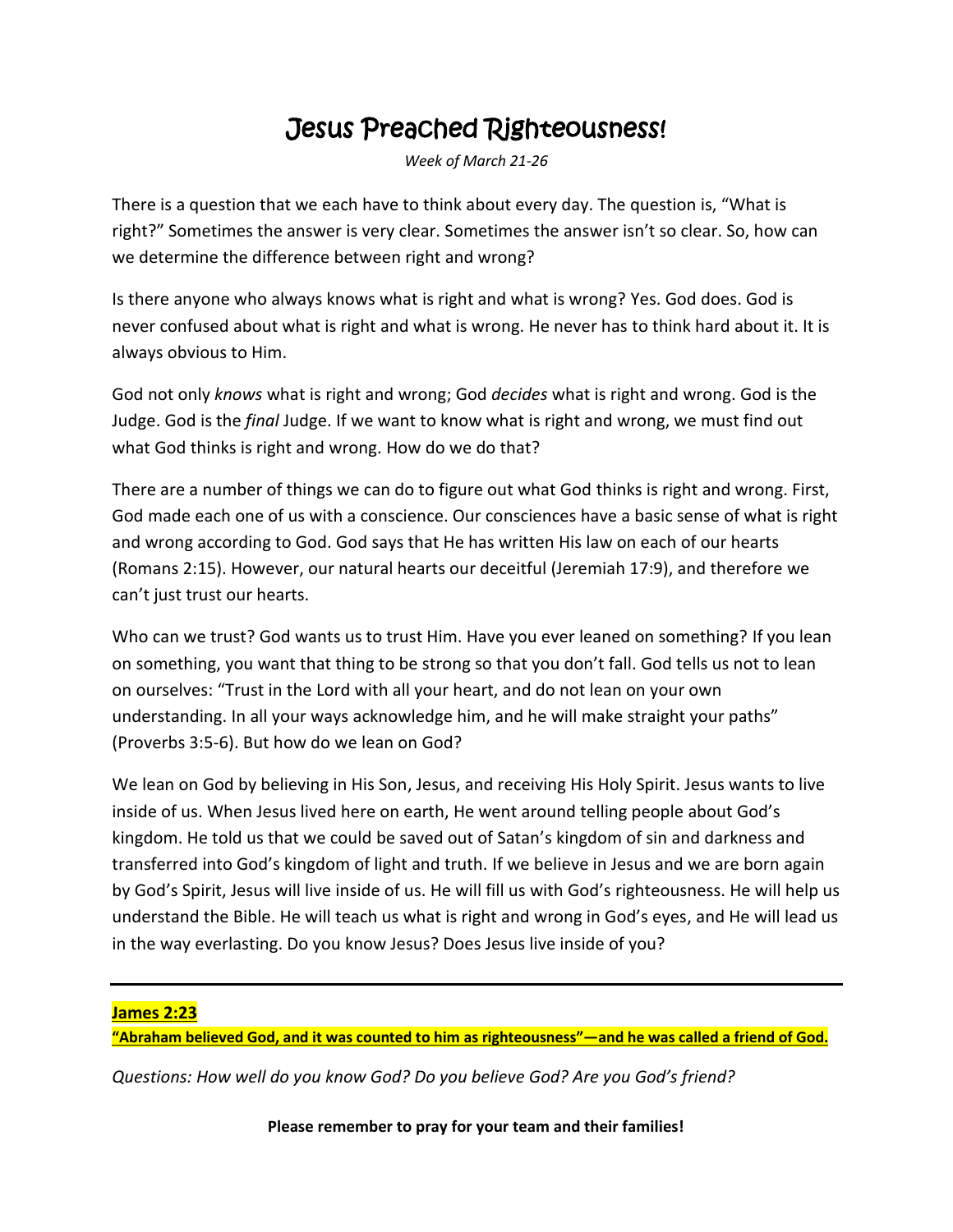### Jesus Taught in Parables!

*Week of March 28-April 2*

Jesus did a lot of teaching while He was here on earth. His teaching was often straightforward and simple. He talked about loving God and loving our neighbors. He talked about God's kingdom and what it means to have a personal relationship with the Father. Jesus often spoke plainly, but He also taught in parables. What is a parable?

A parable is a story that helps us understand a moral or spiritual truth.

Some things are easy to see and study. We can look at a grapevine and see how it is rooted in the dirt. We can look at how the vine and the branches are connected. We can watch as little grapes begin to grow and become ripe. These things are easy to see. What is harder to see is how God's children are connected to Jesus. Thus, Jesus tells us that He is the Vine and we who are God's children are the branches. We can't see our connection to Jesus with our physical eyes, but we can understand what our spiritual connection to Jesus is like because He is the vine and we are the branches. We understand that the fruit of the Spirit that God wants in each of our lives happens as the life of God flows into us and through us.

God's creation is full of parables. God tells us in Proverbs 6 that we can learn about being wise and working hard from ants. Ants have no ruler, but they work hard gathering food when it is time to gather food in the summer, and then they have enough food for themselves in the winter. Can you think of any animals that teach us something about what God is like? [The Lion of the Tribe of Judah, the Lamb of God who takes away the sin of the world, The Holy Spirit descending like a dove.]

God tells us that "his invisible attributes, namely, his eternal power and divine nature, have been clearly perceived, ever since the creation of the world, in the things that have been made. So they are without excuse" (Romans 1:20). We can easily understand God's power and authority from the creation. God's creation itself is a parable! God's creation tells us about who God is and what He is like!

Jesus taught in parables so that we could understand God's truth better. Jesus taught over thirty parables in the Bible. Can you think of one? Do you know what that parable means?

### **Psalm 86:11 Teach me your way, O LORD, that I may walk in your truth.**

*Questions: Have you ever prayed and asked God to teach you His truth? If not, will you?*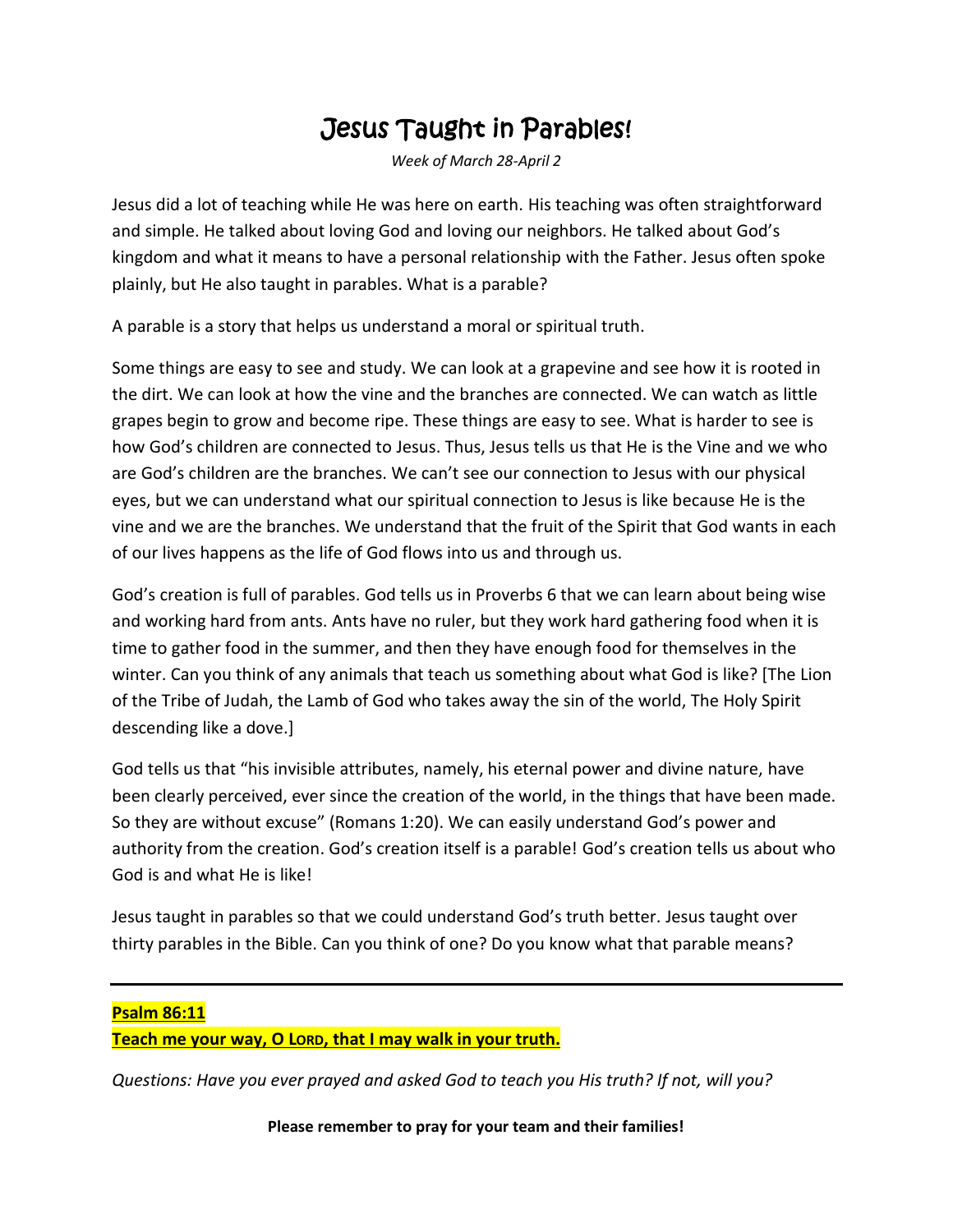### Jesus Destroys the Works of the Devil!

*Week of April 4-9*

Satan has many names. Some of his names are: the devil, the deceiver, and the ancient serpent. The name devil means "divider." The devil's goal is to separate people from God. He does not want people to know God or be a part of God's family. But, Jesus destroys the works of the devil!

How does Jesus destroy the works of the devil? Jesus is unique among people. There is nobody like Him. Jesus is God's one-of-a-kind Son. He is divine. He was together with the Father and the Holy Spirit before anything was created.

When our first parents, Adam and Eve, decided to go their own way and do whatever was right in their own eyes, they sinned against God and became like the devil, who has been sinning from the beginning (1 John 3:8). Once Adam and Eve joined the devil in his rebellion against God, they were separated from God and they no longer had a close relationship with Him. There was a big gap between God and people. So, God sent His own Son into the world not to condemn the world, but that the world might be saved through Him (John 3:17).

In Bethlehem, over a thousand years ago, The Word of God, God's Son, became flesh and lived among us. He was given the name Jesus, "for He would save His people from their sins" (Matthew 1:21). When God's Son was born into this world, He was the first and only Person who was both fully God and fully man. This is the wonder of Jesus. There is no one else like Him, and this is why, "there is salvation in no one else, for there is no other name under heaven given among men by which we must be saved" (Acts 4:12).

In order to destroy the works of the devil, Jesus needed to live a perfect human life. And He did! Jesus was perfect because He never once sinned. Jesus said of Himself, "And he who sent me is with me. He has not left me alone, for I always do the things that are pleasing to him" (John 8:29). Who sent Jesus? The Father did! Jesus' relationship with His Father as a human being was perfect!

Nothing ever came between Jesus and His Father until Jesus became sin on the cross and died for us so that we might live through Him. The devil was never able to divide Jesus from His Father, and so Jesus was able to destroy the works of the devil! When we believe in Jesus, He becomes our Lord, and we become a part of His perfect relationship with the Father. This is what it means to be saved!

#### **Exodus 14:13**

**Fear not, stand firm, and see the salvation of the LORD, which he will work for you today.**

*Questions: What does it mean to have a personal relationship with Jesus Christ?*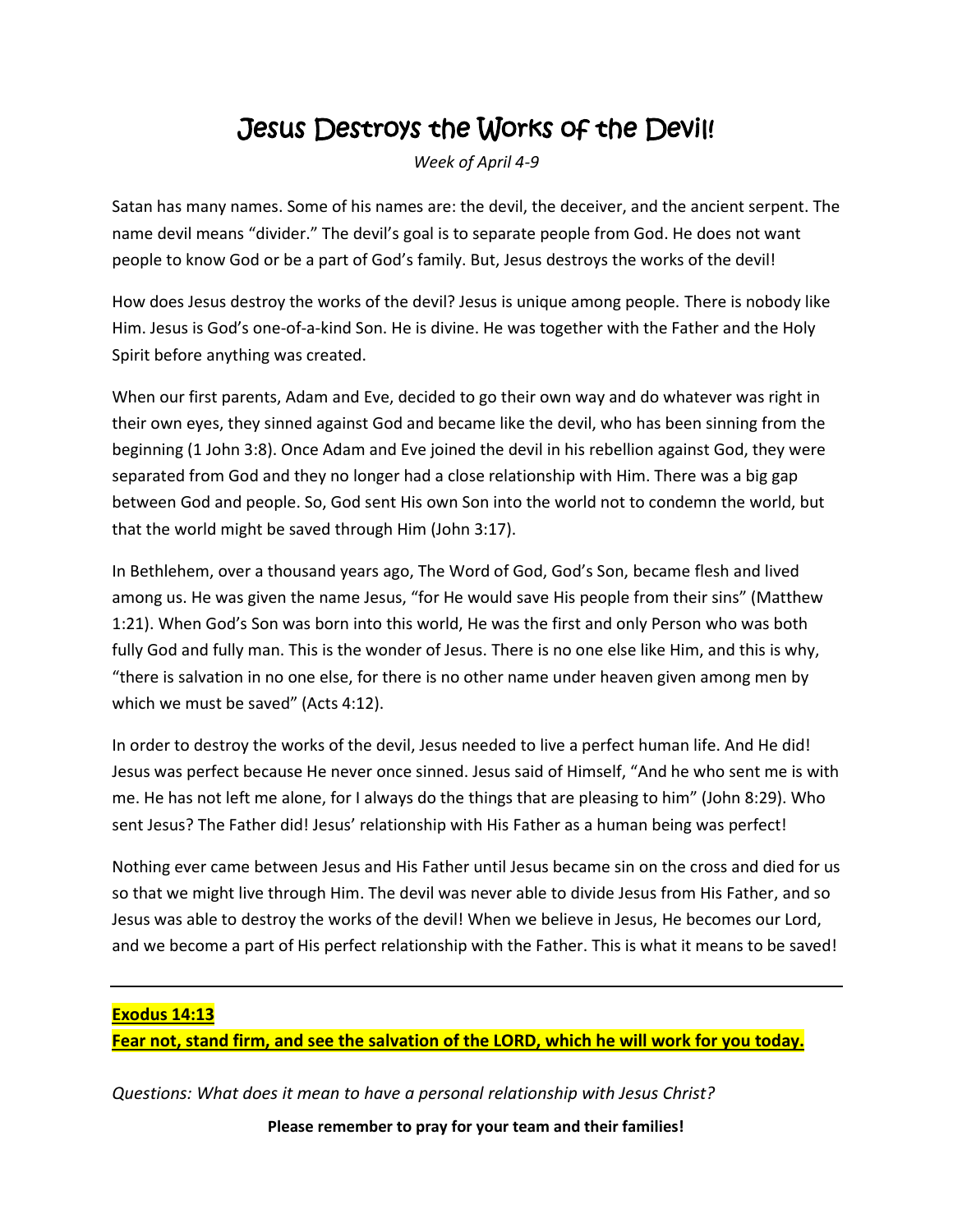### Jesus Draws the Nations to Himself!

*Week of April 19-23*

Jesus did some pretty incredible miracles while He was here on earth. Can you think of some of the miracles that He did? Most people were excited to see the amazing things that Jesus did, but not everyone.

In the Bible, we read about the Pharisees. The Pharisees were men who had set themselves apart to the task of doing all of the righteousness found in God's law. Pharisees lived very strict lives. They had lots of rules about what should be done and what shouldn't be done. They were famous in Israel, and many people admired them for trying so hard to do everything in God's law perfectly.

The Pharisees enjoyed being celebrities in Israel, so they weren't too happy when people started to notice Jesus. After Jesus raised Lazarus from the dead, the Pharisees got particularly angry because everyone was talking about the great miracle that Jesus had done. Many people had seen Lazarus alive and had believed in Jesus. Jesus was becoming famous among the people, and the Pharisees couldn't stand it. "So the Pharisees said to one another, 'You see that you are gaining nothing. Look, the world has gone after him'" (John 12:19).

Was it a good thing that the people's attention was turning away from the Pharisees and towards Jesus? Yes, of course. God wants each one of us to focus our attention on His Son. John the Baptist understood this. God sent John the Baptist to preach the message of God's kingdom, but when Jesus came to John the Baptist to be baptized, what did John say? He said, "He must increase, but I must decrease" (John 3:30).

As we see our own hearts turning to Jesus, we should celebrate what God is doing in our lives. Jesus is the great hero of history. He is the one who conquered sin, the devil, and the grave. He is the one who leads us out of bondage to sin into the glorious liberty of the sons of God!

In the book of the Revelation of Jesus Christ, we catch glimpses of the amazing end of history. Jesus draws people from all nations of the earth to Himself so that we can live with God forever: "And I heard a loud voice from the throne saying, 'Behold, the dwelling place of God is with man. He will dwell with them, and they will be his people, and God himself will be with them as their God'" (Revelation 21:3). God has a wonderful plan for His children. Are you a child of God?

#### **Psalm 96:2**

**Sing to the LORD, bless his name; tell of his salvation from day to day.**

**Please remember to pray for your team and their families!** *Questions: What are some of the wonderful things that God has done?*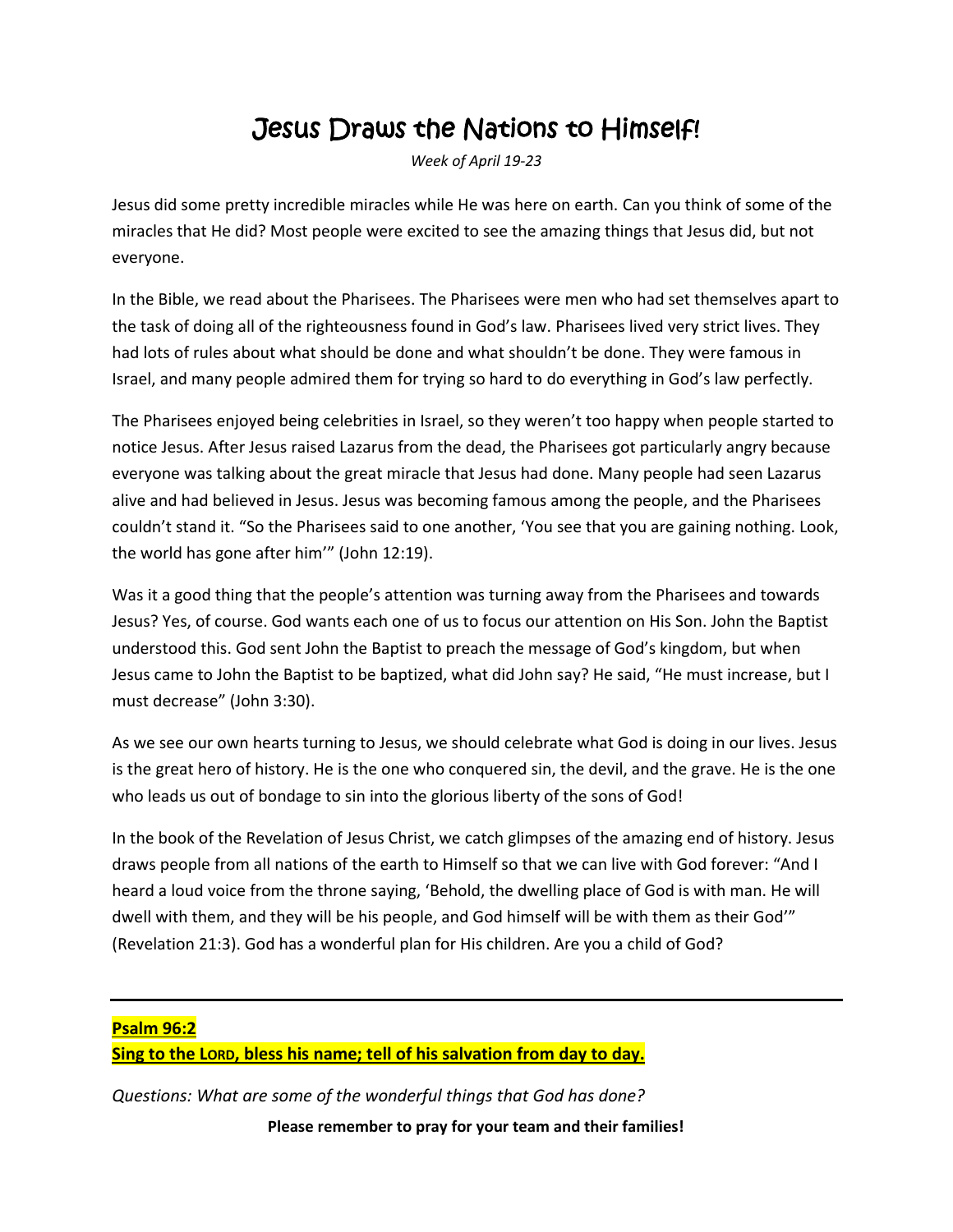### Jesus Conquered Death! (Invitation Week)

*Week of April 25-30*

The Garden of Eden where Adam and Eve first lived was a beautiful place. It was full of trees and rivers. There was gold and beautiful smells and precious stones. It was a land of light. It was good. But then Adam and Eve separated themselves from God. They walked away from God in order to do their own thing. They cut themselves off from Life Himself. Ever since that day in the Garden of Eden when the man and his wife ate from the Tree of the Knowledge of Good and Evil, death has been one of man's greatest problems.

Death is not beautiful. It is dark and lonely. It is sad and horrible. When Adam and Eve sinned against God, death entered the world and spread to all people. This was a huge problem. Death shows mercy to no one. Death is cold and callous. Death is a terrible master. But, God is greater than death, and He made an awesome promise to the world.

You can read God's promise in the book of Isaiah in the Bible. God says, "And he (the LORD of hosts) will swallow up on this mountain the covering that is cast over all peoples, the veil that is spread over all nations. He will swallow up death forever; and the Lord GOD will wipe away tears from all faces, and the reproach of his people he will take away from all the earth, for the LORD has spoken. It will be said on that day, 'Behold, this is our God; we have waited for him, that he might save us. This is the LORD; we have waited for him; let us be glad and rejoice in his salvation'" (Isaiah 25:7-9).

Jesus fulfilled this promise. Jesus swallowed up death forever! Jesus destroyed death on the cross! Jesus defeated death by rising from the dead by the power of God. Now we can say, "Death is swallowed up in victory. O death, where is your victory? O death, where is your sting?" (1 Corinthians 15:54-55)!

Now is the time to be glad and rejoice in God's salvation. Today is the day to be saved. God will save you today if you believe on the Lord Jesus Christ. In the book of Hebrews, God says, "Today, if you hear his voice, do not harden your hearts" (Hebrews 4:7). Do you hear his voice today? Do you want God to save you?

If you want to believe in the Lord Jesus today, please listen carefully as we talk about the gospel and what it means to believe in the Lord Jesus Christ. *[Coaches, please share The Gospel devotion on the next page and then give your players a chance to write their own names on their response cards if they have chosen to believe in Jesus for the first time today. Please return all response cards to us at the equipment shed.]*

**Isaiah 25:9 Behold, this is our God; we have waited for him, that he might save us.**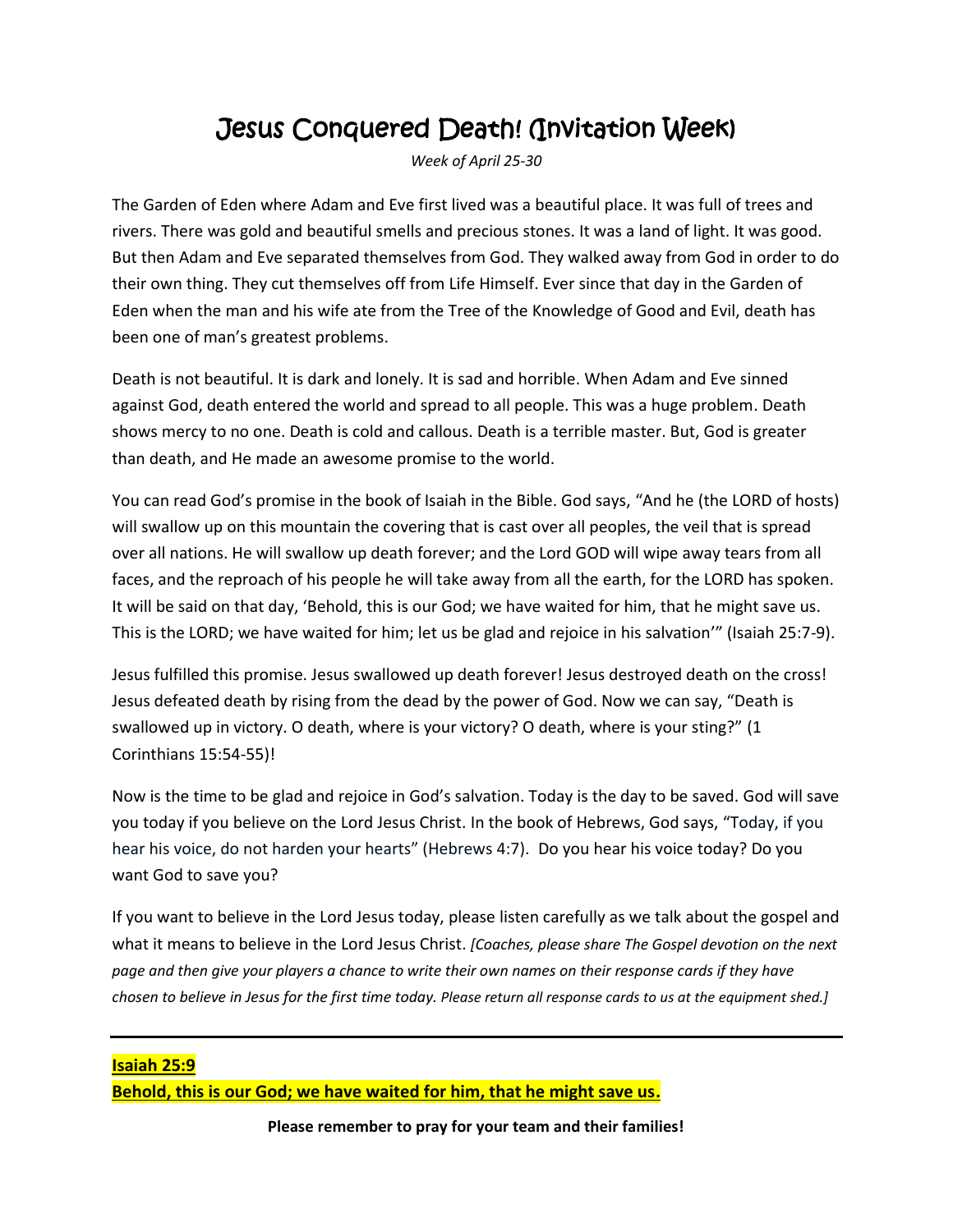### The Gospel

*Invitation Week Continued (April 25-30)*

**What is the Gospel?** The Gospel is God's good news about His Son Jesus Christ.

**What is the good news?** The good news is that God sent Jesus Christ into the world to save sinners.

**How did we become sinners?** By disobeying God. Adam and Eve disobeyed God. Each one of us has also disobeyed God.

"All we like sheep have gone astray; we have turned—every one—to his own way; and the LORD has laid on him the iniquity of us all" (Isaiah 53:6).

#### **The bad news is that:**

"The wages of sin is death" (Romans 6:23a).

#### **The good news is that:**

**"**the free gift of God is eternal life in Christ Jesus our Lord" (Romans 6:23b).

#### **How do we receive God's free gift?**

"Believe in the Lord Jesus, and you will be saved" (Acts 16:31).

#### **What does it mean to "believe in the Lord Jesus"?**

It means that we believe that Jesus is the Son of God, that He died to the pay the penalty for our sins, that He was buried, and on the third day God raised Him from the dead. It means that we receive Christ as our Savior and surrender our lives to Him as our personal Lord and Master.

Jesus promised, "Everyone who acknowledges me before men, I also will acknowledge before my Father who is in heaven, but whoever denies me before men, I also will deny before my Father who is in heaven" (Matthew 10:32-33). Today, "if you confess with your mouth that Jesus is Lord and believe in your heart that God raised him from the dead, you will be saved" (Romans 10:9).

If you want to believe in Jesus and confess Him as your Savior and Lord today, please raise your hand. If you have raised your hand, please pray this pray this prayer with me.

*Heavenly Father, today I believe in your Son, Jesus. I believe that He died to pay the penalty for my sins and that He was raised from the dead so that I could be justified and receive eternal life in His name. Today, I surrender my life to Jesus as my Lord and Master, and acknowledge Him before men. Thank you, Jesus, for saving me! Amen.*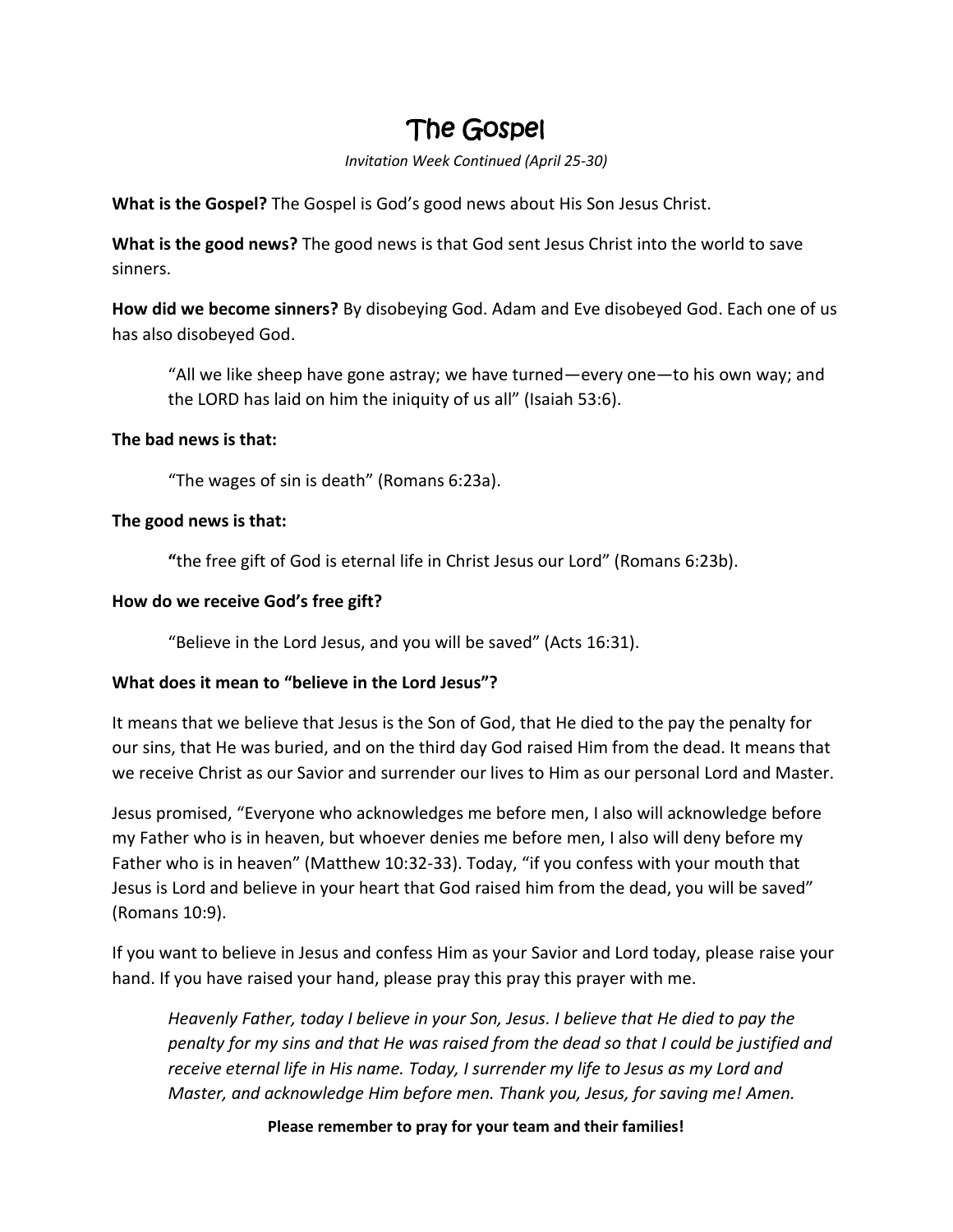### Jesus Heals the Brokenhearted!

*Week of May 2-7*

There is a book in the Bible called Lamentations. A lament is a poem or a song that talks about something that is very sad. In the Book of Lamentations, the prophet Jeremiah talks about how sad it was when the city of Jerusalem was destroyed around 2,500 years ago!

Jeremiah starts out by saying, "How lonely sits the city that was full of people!" (Lamentations 1:1). He describes Jerusalem as having been like a princess, but now she has become a slave. She used to be a beautiful city full of wonderful things, but now she is burned with fire.

Can you imagine what it would be like to see the city that was once radiant with life become a city that is empty and broken down? It would be very sad, but not as sad as what happened when the whole world broke when Adam and Eve rebelled against God.

When God made the earth and everything in it, He looked at what He had made, and it was "very good" (Genesis 1:31). Now, we know that when God thinks something is very good, it is very good indeed. But the world didn't stay very good. When sin and death entered into the world, creation began to groan under the weight of corruption. Things were not so beautiful as before. Thorns sprouted, pain came, and human suffering began. Because of sin and death, all of our hearts break. The world is not as it used to be. The world is not as it should be. But, there is hope because Jesus heals the brokenhearted!

Someday, the creation will be delivered from its suffering. Someday soon, Jesus will wipe away every tear from the eyes of God's children "death shall be no more, neither shall there be mourning, nor crying, nor pain anymore, for the former things have passed away" (Revelation 21:4). In that day, God will have made all things new, and we who are God's children will be with Him and He will be our God and we will be His people.

At that time, Jesus will have fully healed our broken hearts, but even now Jesus is healing our broken hearts. We all have sad days in this world. On those days, we must remember to turn our hearts to Jesus and receive His comfort and encouragement. God sent Jesus to heal the brokenhearted (Isaiah 61:1). He is able to encourage us no matter what we are going through. Will you let Jesus heal your heart when it is broken?

#### **Psalm 147:3 He heals the brokenhearted and binds up their wounds.**

*Questions: What do you do when you are sad? Have you experienced God's comfort?*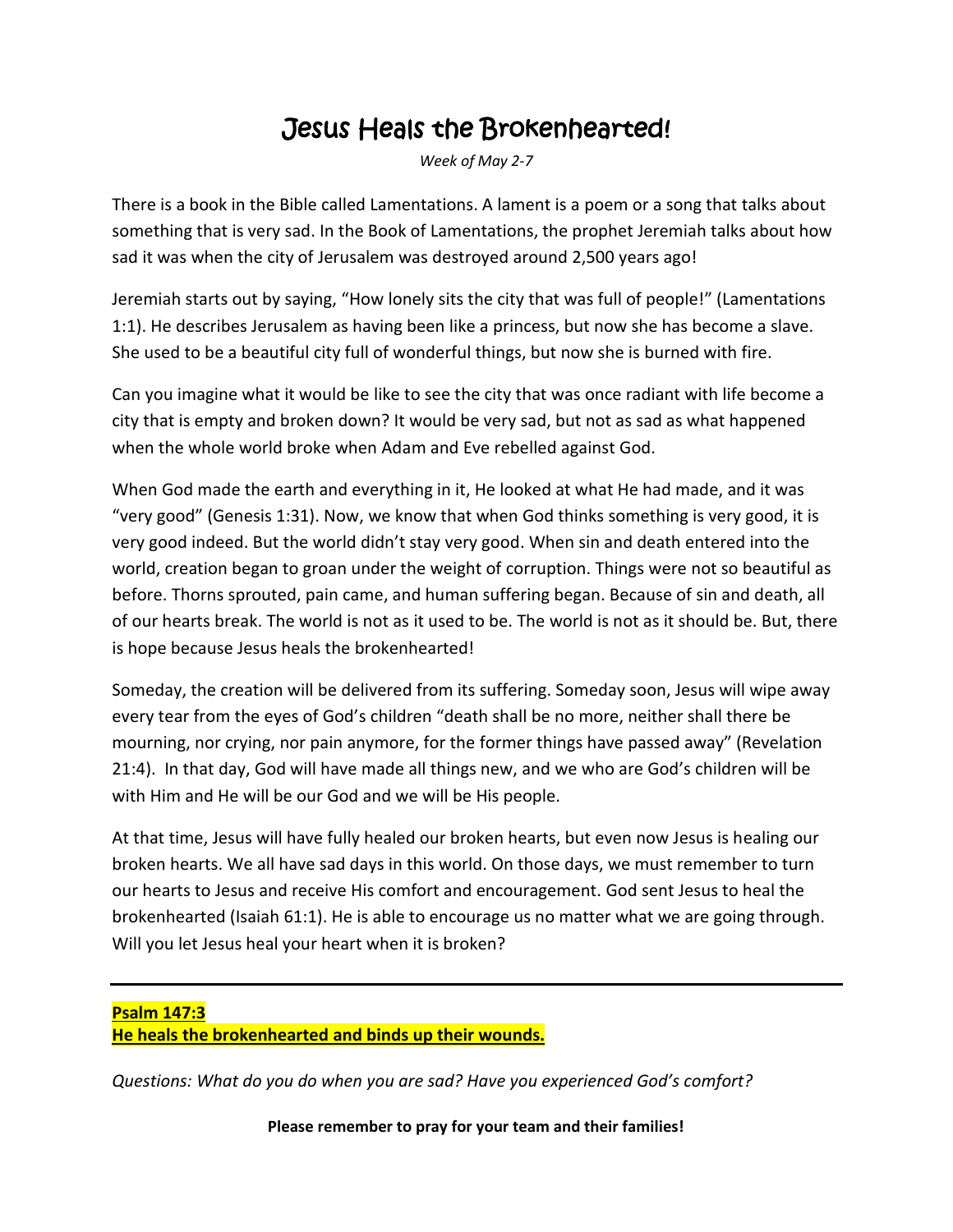### Jesus Pours Out the Holy Spirit!

*Week of May 9-14*

Have you ever been thirsty? There is a good reason that you were thirsty. Our bodies need water! When we are just born, our bodies are almost 75% water. As we get older, our bodies are about 65% water. Every day we have to add water to our bodies to stay healthy. If we don't, our bodies will become tired, and eventually we will get very sick.

One day, Jesus was celebrating one of the feasts that God commanded the Jewish people to celebrate. The feast was called the Feast of Tabernacles. A tabernacle is a small tent. During the Feast of Tabernacles, the people were supposed to put up tents and live in them for seven days while they celebrated the feast. The reason that God wanted the people to live in tents for seven days was so that they would remember how God "made the people of Israel dwell in booths when I brought them out of the land of Egypt: I am the LORD your God" (Leviticus 23:43).

The feast of Tabernacles was the happiest and most joyous feast that the people of Israel celebrated each year. God commanded the people about the feast, "You shall take on the first day the fruit of splendid trees, branches of palm trees and boughs of leafy trees and willows of the brook, and you shall rejoice before the LORD your God seven days" (Leviticus 23:40). Thus, the Feast of Tabernacles was seven days of rejoicing. What were the people celebrating? They were celebrating God and how He had brought them out of slavery in Egypt, provided for them as they travelled through the wilderness, and brought them into the Promised Land of Israel.

One year, as Jesus celebrated the Feast of Tabernacles, "On the last day, that great *day* of the feast, Jesus stood and cried out, saying, 'If anyone thirsts, let him come to Me and drink. He who believes in Me, as the Scripture has said, out of his heart will flow rivers of living water.' But this He spoke concerning the Spirit, whom those believing in Him would receive; for the Holy Spirit was not yet *given,* because Jesus was not yet glorified" (John 7:37-39).

Why did Jesus do this? He did this because God had promised to send the Holy Spirit and Jesus was about to fulfill God's promise. It was a time of great celebration! If you believe in Jesus, God has given you His Holy Spirit. As you learn to rest in God and allow His life into your heart, rivers of God's living water will flow out of you into the world around you! That is something that we can celebrate forever and ever!

#### **John 7:38**

**Whoever believes in me, as the Scripture has said, 'Out of his heart will flow rivers of living water.'**

*Questions: Are you full of the Holy Spirit? What is God's joy like?*